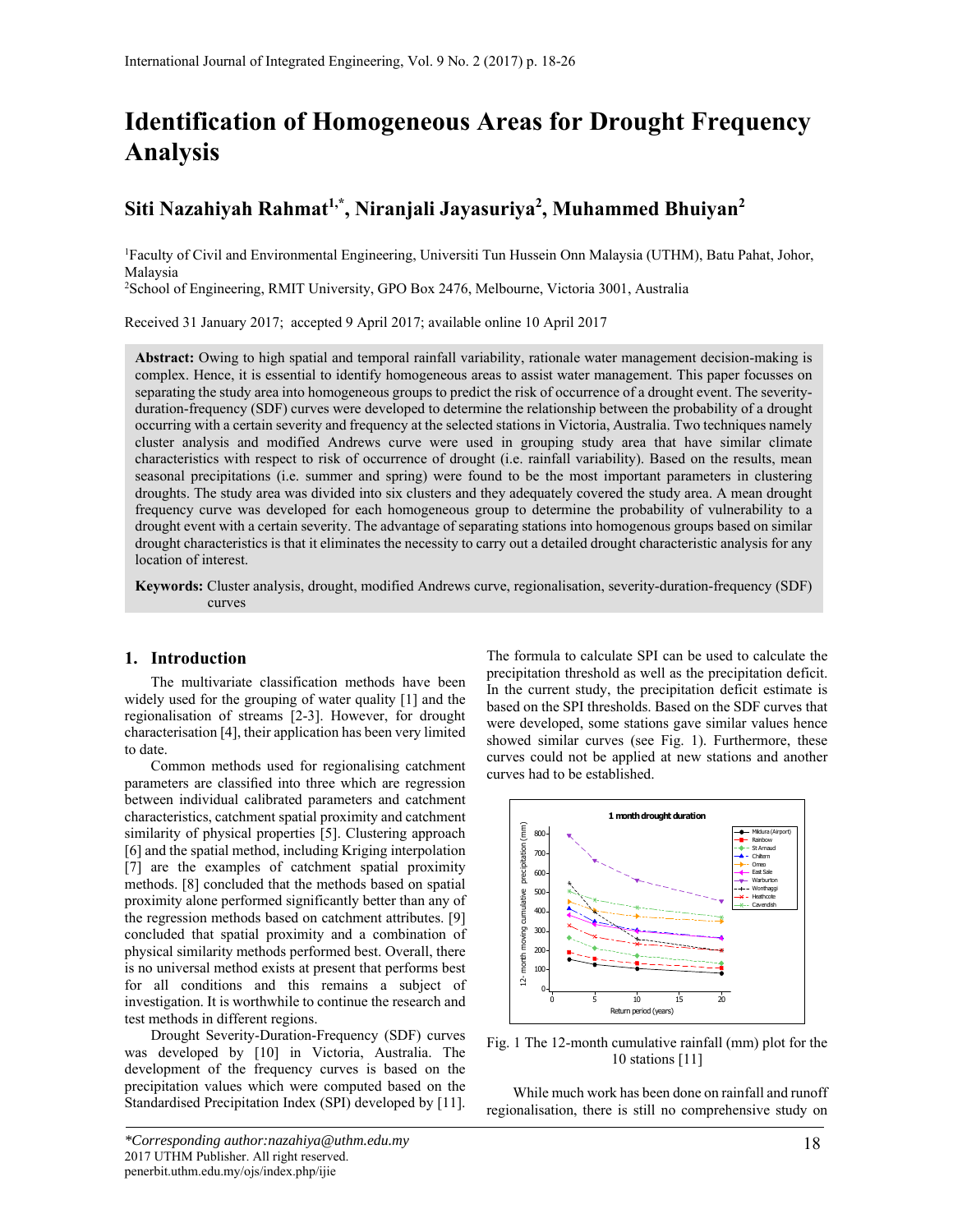grouping methods for droughts. Therefore, this paper will focus on separating the study area into homogeneous groups that have similar drought signatures (spatial and temporal rainfall variation) using cluster analysis and modified Andrews curve [12]. An additional 60 stations were selected to comprehensively cover the State of Victoria and to attain a more accurate outcome. The SDF curves will be derived for each identified clusters. The advantage of separating stations into homogenous groups is that it eliminates the necessity to carry out a detailed drought characterisation for any location of interest. The characteristics of this station will determine its best match with the existing cluster groups. In the present study, the clustering approach was applied and modified Andrews curves were used for visualizing similarity in catchment characteristics within the groups. The analyses were carried out using precipitation as the basic parameter, making the analysis compatible with the SPI as its computation only requires rainfall data to identify drought.

This paper is organised as follows: Section 2 presents a description of the study area, significant information on the selected rainfall stations and methods of analysis. Section 3 provides the application of cluster and modified Andrews curve methods to cluster regions based on the SPI. This section also describes the development of the drought SDF curves. Finally, Section 4 presents the main conclusions drawn.

#### **2. Methodology**

#### **2.1 Study Area and Data**

The focus of this study is the State of Victoria, Australia. Victoria is located in south-east Australia. The 70 rainfall stations selected for this study is shown in Fig. 1. Initially, nine variables (i.e. mean monthly precipitation, mean annual precipitation, mean monthly and mean annual precipitation coefficient of variations and mean seasonal precipitation (summer, autumn, winter and spring) and elevation) were chosen to classify the selected stations using regionalisation methods. These variables (with the exception of elevation) were selected to make the analysis compatible with the SPI as its computation only requires rainfall data to identify drought. For the computation of seasonal precipitation, the seasons were described as summer (from December to February), autumn (from March to May), winter (from June to August) and spring (from September to November).

#### **2.2 Methods of Analysis**

Initially, cluster analysis was carried out to separate the study area into homogenous areas followed by modified Andrews curves to refine the stations in each cluster. However, before applying cluster analysis, stepwise regression needs to be carried out to identify the most important variables with respect to risk of occurrence of drought. From the cluster analysis, it is possible to obtain the optimum number of homogenous groups. Modified Andrews curves were then developed for each station and compared. Therefore, a quick visual observation with regard to the appropriateness of the station belonging to a specific group can be carried out. These two methods are discussed below.

#### **2.2.1 Cluster Analysis**

Cluster analysis methods provide means for classifying a given population into groups, based on similarity or closeness measures. This principle can be mathematically quantified by means of the objective principle of the distance [13]. The Euclidean distance commonly gives the similarity between two samples and a distance can be represented by the difference between analytical values from the samples [14]. The agglomerative hierarchical methods have been widely used for clustering. In these methods, the groups are formed by merging the objects into bigger and bigger clusters. In the present study, the hierarchic agglomerative cluster applied was the complete linkage whereas the distance elaboration was performed by adopting the squared Euclidean distance. For example, the squared Euclidean distance (*D2* ) between location 1 and location 2 is calculated from normalised values as follows:

$$
D^{2} = (Z_{MSu1} - Z_{MSu2})^{2} + (Z_{MSp1} - Z_{MSp2})^{2} + \cdots \qquad (1)
$$

where  $Z_{MSu1}$  and  $Z_{MSu2}$  are the normalised values of mean summer precipitation at locations 1 and 2. Similarly,  $Z_{MSp1}$ and  $Z_{MSn2}$  are similar values of mean spring precipitation. The results of a cluster analysis are normally illustrated using a dendogram diagram that enables a clear visualisation of the similarity between the studied objects. Selection of the number of clusters was based on several trials to ensure a high percentage in the similarity levels.

#### **2.2.2 Modified Andrews Curve**

Andrews curve or plot [15] provides a graphical comparison or visual observations of homogeneous groups. One of the disadvantages is that they are not able to preserve order. For example, the shape of the curves will be completely different if we change the order of variables [12]. In the Andrews functions, variables are used as the coefficients of the trigonometric function. Hence, the statistical variation of the data is intermixed with the periodic variation of the sine and cosine waves and making the plots harder to interpret. Therefore, [12] proposed a new function as an alternative to an Andrews plot. Each variable is assigned as a coefficient to a sine term as well as a cosine term. This approach is used in the present study, and is discussed in detail below.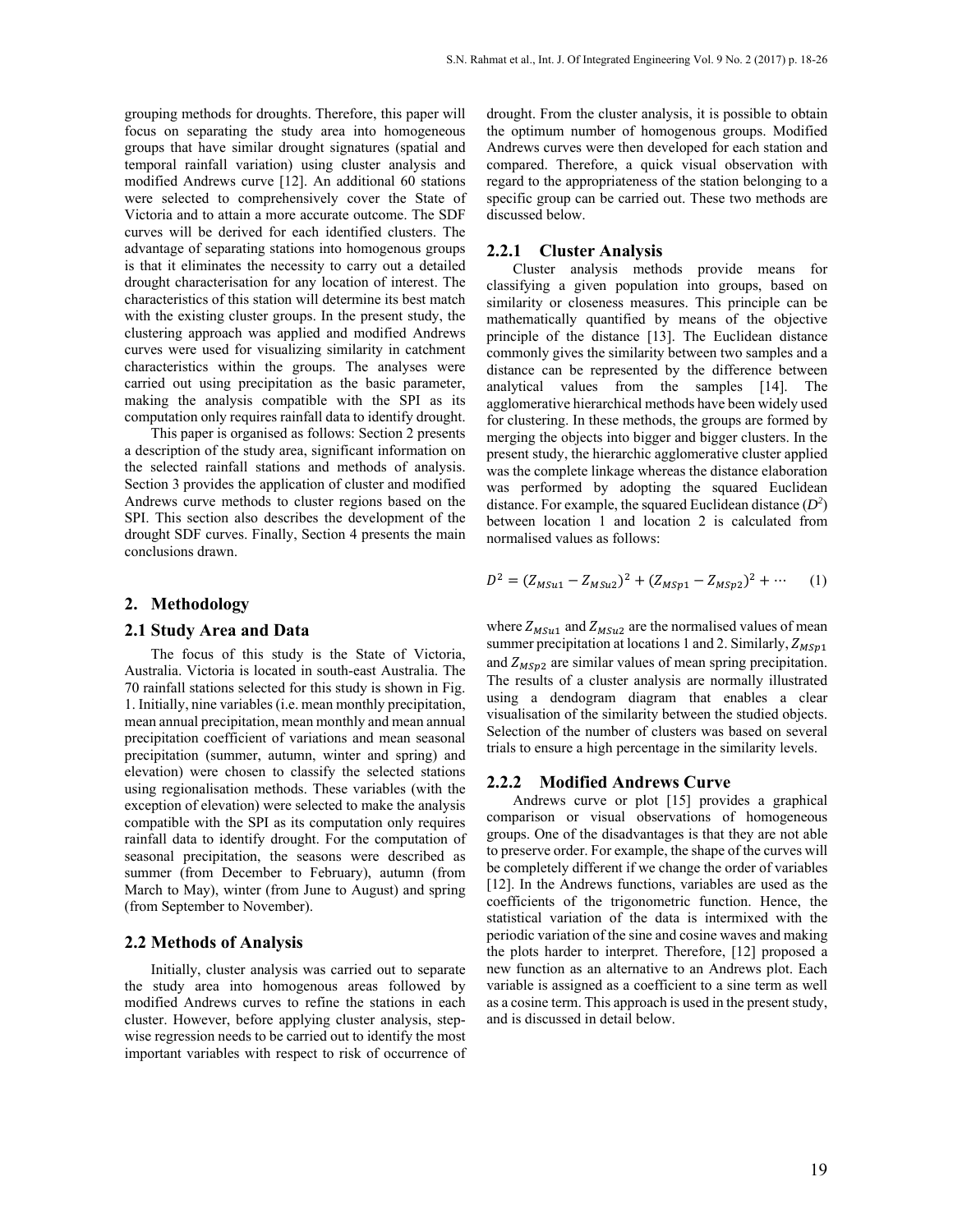

Fig. 2 Meteorological stations selected for the study

A point in a moving three-dimensional image is presented via the function:

$$
g_y(t) = \frac{1}{\sqrt{2}} \{y_1 + y_2 (\sin(t) + \cos(t))
$$
  
+ $y_3 (\sin(t) - \cos(t)) - y_4 (\sin(2t) + \cos(2t))$   
+ $y_5 (\sin(2t) - \cos(2t)) + ...$ } (2)

The variables  $y_1, y_2, \ldots$  represent each of the variables used to characterise the catchment and the function  $g<sub>\nu</sub>(t)$ is the full range of t values  $(-\pi \text{ to } +\pi)$ . In a modified Andrews plot, a series of points  $(g<sub>v</sub>(t)$  values) between - $\pi$ to  $\pi$  for a catchment is drawn. Groups of similar catchments will perform as a band of closely spaced curves, otherwise it might be presumed to fit in to a different group [15].

#### **3. Data Analysis**

 The first step in classifying groups is to undertake stepwise linear regression analysis. This analysis was carried out using SPSS Statistics 17 between SPI and nine selected variables (as listed in Section 2.1) to determine the important variables. Equation 3 illustrates the step-wise regression equation obtained from the independent and dependent variables. Of all nine variables, mean summer precipitation ( $M_{su}$ ) and mean spring precipitation ( $M_{sp}$ ) were identified as the important variables related to SPI.

$$
SPI = -3.208 + 0.03M_{Su} - 0.014M_{Sp} \tag{3}
$$

where  $M_{\text{S}u}$  is the mean summer precipitation and  $M_{\text{S}v}$ is the mean spring precipitation. These two variables were then weighted by determining the magnitude of their  $\beta$ coefficients which are the coefficients of the stepwise regression model based on standardised catchment characteristics [2, 16]. In the current study,  $M_{S1}$  appeared as the most important variable and followed by  $M_{Sp}$  with weights of 1.263 and -0.866, respectively.

A cluster analysis was carried out before applying an Andrews curve for catchment grouping. Minitab Statistical Software Version 16 was used to perform the cluster analysis. As mentioned in the previous section, complete linkage and squared Euclidean distance were used to determine the number of homogeneous groups for 70 stations selected with similar drought characteristics. From this analysis, six cluster groupings with different drought patterns were formed with Cluster 1 (25 stations), Cluster 2 (24 stations), Cluster 3 (11 stations), Cluster 4 (4 stations), Cluster 5 (5 stations) and Cluster 6 (1 station), respectively.

In this study, the modified Andrews curve [12] for each station was obtained by applying the variables of each station in Equation 2.

$$
g_y(t) = \frac{1}{\sqrt{2}} \{ M_{Su} + M_{Sp} \left( \sin(t) + \cos(t) \right) \}
$$
 (4)

where  $M_{\text{su}}$  is the mean summer precipitation, and  $M_{Sp}$  is the mean spring precipitation. Appendix 1 depicts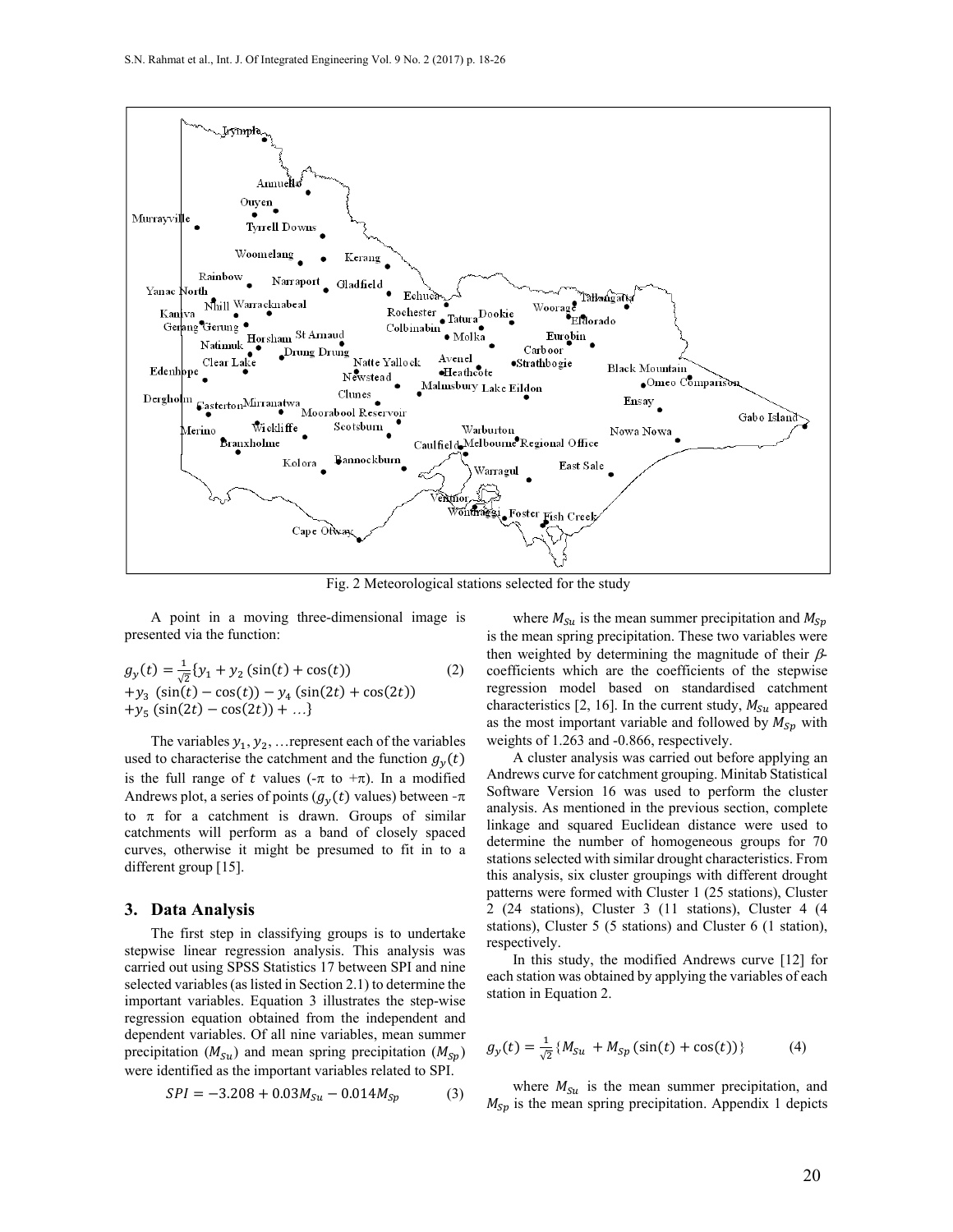modified Andrews curves for all stations. Stations fitting in to a particular group appear as a band of closely spaced curves. Otherwise, the identified band is then removed from the plot and assumed to belong to another group. These plots clearly demonstrate the heterogeneous nature of catchments when all the 70 stations were considered. It is important to refine the cluster groups to ensure that all the curves in a cluster fall into a narrow band. In refining the cluster groups, outliers were removed from each cluster. An outlier is defined as a curve which is located at a far distance from the rest of the curves in a cluster. The curves of the outliers were compared with curves in other clusters to obtain a better fit, or a separate group of curves was combined to form a new cluster.

Mean modified Andrews curve of each cluster group was calculated by taking the mean of all the dependent catchments in the corresponding cluster. The mean group curve for each group is given in Fig. 4 and the equations are as follows:



Fig. 4 Mean modified Andrews curves for different clusters

**For Cluster 1:** 

$$
g_y(t) = \frac{1}{\sqrt{2}} \{ 24 + 35 \left( \sin(t) + \cos(t) \right) \}
$$
 (5)

**For Cluster 2:** 

$$
g_y(t) = \frac{1}{\sqrt{2}} \{36 + 55\left(\sin(t) + \cos(t)\right)\}\tag{6}
$$

**For Cluster 3:** 

$$
g_y(t) = \frac{1}{\sqrt{2}} \{49 + 76\left(\sin(t) + \cos(t)\right)\}\tag{7}
$$

**For Cluster 4:** 

$$
g_y(t) = \frac{1}{\sqrt{2}} \{60 + 69\left(\sin(t) + \cos(t)\right)\}\tag{8}
$$

**For Cluster 5:** 

$$
g_y(t) = \frac{1}{\sqrt{2}} \{61 + 96\left(\sin(t) + \cos(t)\right)\}\tag{9}
$$

**For Cluster 6:** 

$$
g_y(t) = \frac{1}{\sqrt{2}} \{ 77 + 135 \left( \sin(t) + \cos(t) \right) \} \tag{10}
$$

The mean group curve for each group could be used to identify the cluster of an unknown station. Though the allocation of membership can be determined by a visual comparison, an objective measure must be derived. In the current study, the sum of the squares of the differences was used:

$$
SS = \Sigma (S_i - U_j)^2 \tag{11}
$$

where  $(S_i)$  is the *ith* group signature and  $(U_i)$  is the unknown of the *jth* station under consideration. The station is assigned to the cluster with the lowest value of the differences.

The entire classification is mapped in Fig. 5 below. While developing the mean group curve, two stations from Clusters 1 and 2 and one station from Clusters 3 and 4 were kept as independent stations. There is no guideline to determine the number of independent stations. It is based on subjective matter depending on the quality of dataset. For Cluster 1, Gladfield and Kerang stations were kept as independent stations and for Cluster 2, Kolora and Dergholm were chosen.



Fig. 5 Classification of stations based on regionalisation methods and elevations

## **3.1 Development of Severity-Duration-Frequency SDF Curves**

Otto *et al.* [10] developed the drought severityduration-frequency (SDF) curves to determine the relationship between the probability of a drought occurring with a certain severity and frequency at 10 locations. The development of the SDF curves were computed based on SPI (in a 12-month time scale) drought class boundaries. Instead of using SPI values, the moving cumulative precipitation thresholds were used to compute the severity of droughts. The Partial Duration Series (PDS) was used to analyse the time series. Minimum 12-month moving cumulative precipitation values and the drought durations (i.e. 1, 2, 3, 4 and 5 months) corresponding to return periods of 2, 5, 10 and 20 years, respectively, were developed. Using the same methodology, the SDF curves were then developed for the remaining 60 stations.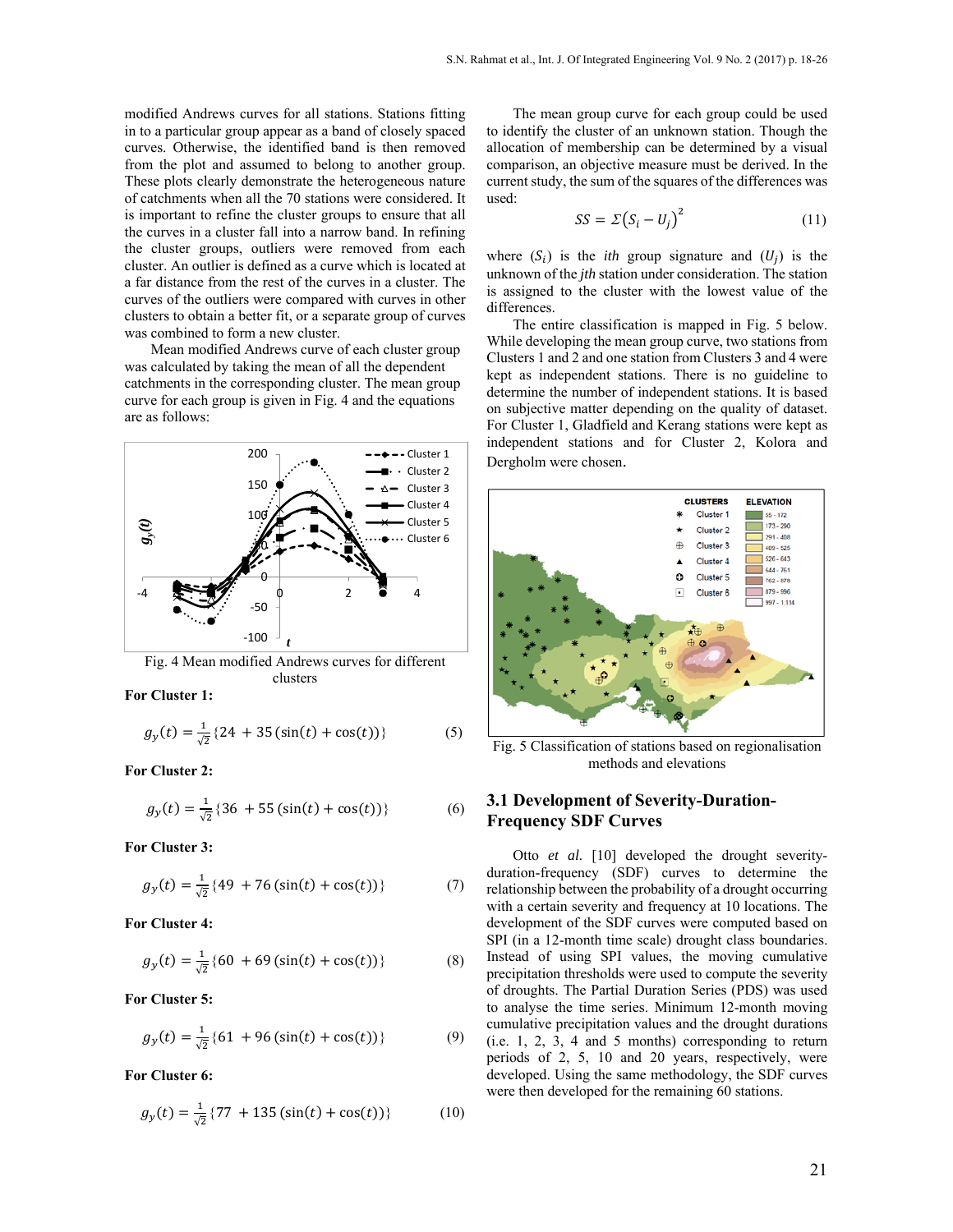The mean SDF (*SDFmean*) for each group were calculated. For example, in the case of Cluster 5, the SDF value of the mean group curve was calculated by taking the average of SDFs at Eurobin, Foster, Fish Creek, Warragul and Moorabool. The Log Pearson Type III (LPIII) distribution was used to develop *SDFmean* group curve for each cluster. The signature or the mean SDF (*SDFmean*) for each group was then computed to assist determination of the possibility of drought with a certain severity occurring in a catchment with a homogeneous signature in the future (see Appendix 2).

# **3.1.1 The accuracy of the developed mean SDF (SDF<sub>Mean</sub>) of the cluster**

To check the accuracy of the developed  $SDF_{Mean}$  for each cluster, the percentage error between the values from the SDF of individual stations were compared with the corresponding values obtained from  $SDF_{Mean}$  for a particular homogenous cluster. The percentage error was calculated using Equation 12:

$$
\% Error = \left(\frac{SDF_{station} - SDF_{Mean}}{SDF_{station}}\right)100\tag{12}
$$

where  $SDF_{Mean}$  is the recurrence interval SDF value from the mean SDF of the cluster and  $SDF_{station}$  is the recurrence interval SDF value from the dependent and independent stations

In Australia, Chiew et al. [17] carried out a study to calibrate and verify the rainfall-runoff models using streamflow data over 183 catchments. The verification results show that the errors in the mean annual runoff are less than 20 percent in more than half the catchments and therefore taken 20% as the limit. Boughton and Chiew [18] in their study to develop linear regression equations for the estimation of average annual runoff on ungauged catchments estimated that two-thirds of the estimates of average annual runoff were within  $\pm 25\%$  of the actual value. Hence, they have taken the percentage error band as 25%. In the current study, most of the values at each station (87%) showed the errors were less than 20%. Therefore, the threshold value of  $\pm 20\%$  error was selected as acceptable for this analysis.

The percentage error values obtained from the dependent and independent stations for all clusters and durations are summarised in Table 1. For instance, Cluster 1 has the highest number of stations assigned. 23 stations were taken to develop the  $SDF_{Mean}$  and two catchments were kept as independent catchments for verification. Fig. 6 illustrates the SDF values of independent stations (Gladfield and Kerang) and the  $SDF_{Mean}$  for Cluster 1. The solid lines in the figures indicate the  $SDF_{Mean}$  curves and the dotted lines show the curves for the independent stations. The percentage error values obtained between the recurrence interval from  $SDF_{Independent\; station}$  and the recurrence interval from  $SDF_{Mean}$  are tabulated in Table 1.

Table 1 Number of times the percentage error (%) values were less and more than 20% for all clusters and durations

| uurativiis    |                    |                    |            |                      |                    |            |
|---------------|--------------------|--------------------|------------|----------------------|--------------------|------------|
|               | Dependent stations |                    |            | Independent stations |                    |            |
| Cluster       | No.<br>of<br>stn.  | Number of<br>times |            | No.                  | Number of<br>times |            |
|               |                    |                    |            | of<br>stn.           |                    |            |
|               |                    | $\pm 20\%$         | $\pm 20\%$ |                      | $\pm 20\%$         | $\pm 20\%$ |
|               | 21                 | 375                | 45         | 2                    | 40                 |            |
| 2             | 23                 | 422                | 38         | 2                    | 20                 |            |
| $\mathcal{F}$ | 9                  | 129                | 11         |                      |                    |            |
|               |                    | 131                | g          |                      |                    |            |
|               |                    | 90                 | 10         |                      |                    |            |



for Cluster 1

Based on the results in Table 1, most of the errors obtained for dependent and independent stations are within  $\pm 20\%$ . For the independent stations, only 4 points out of 64 points (6%) show the error percentages greater than  $\pm 20\%$ . It can be concluded that the  $SDF_{Mean}$  curves were successfully developed and can be used for long-term planning purposes, such as irrigation supply allocations.

# **3.2 The use of modified Andrews curves for identifying the cluster and the specific set of SDF curves**

Homogeneous clusters and derived modified Andrews curves with their unique signatures provide an approach to the determination of drought characteristics. Hence, it is unnecessary to carry out a detailed drought characteristic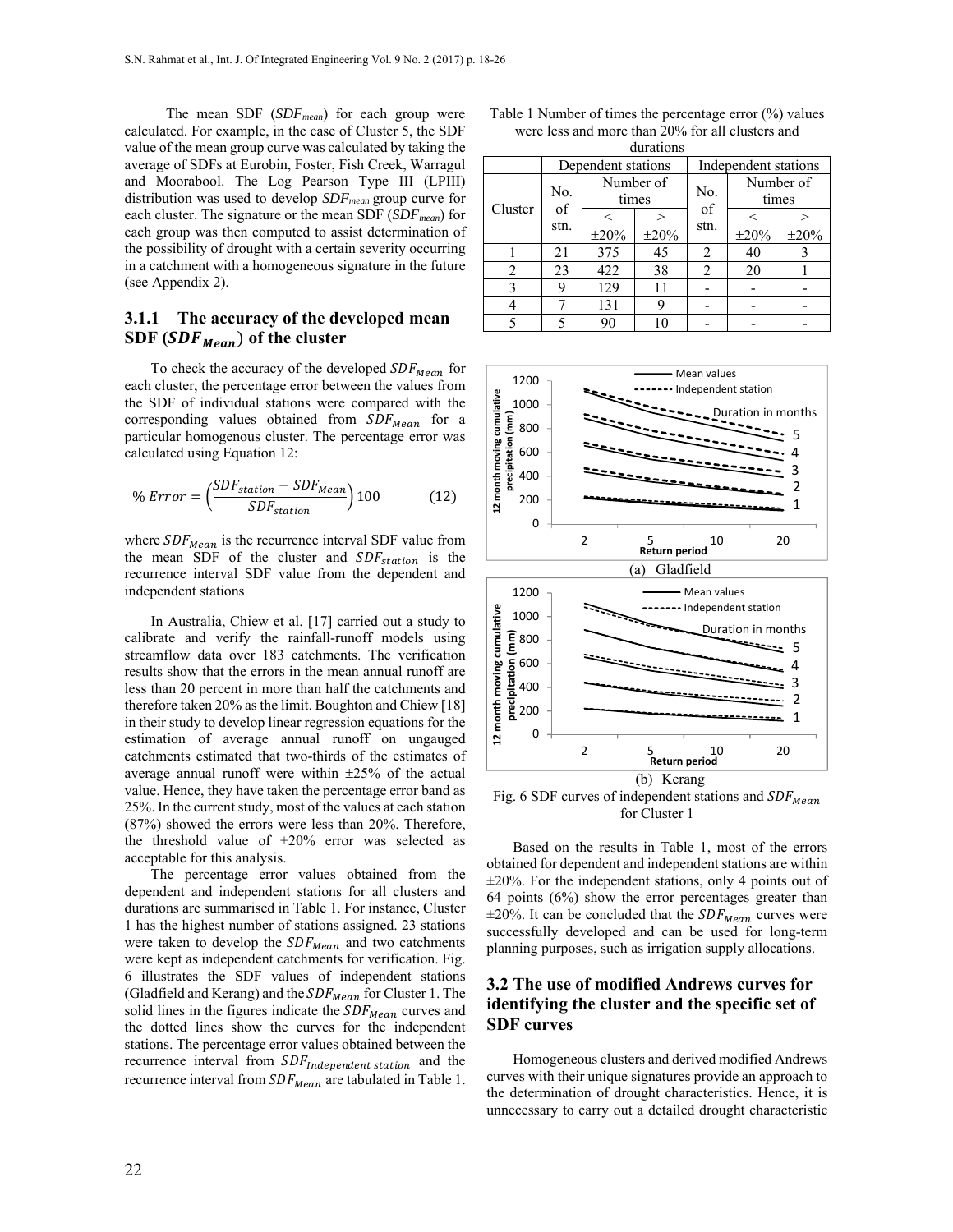analysis or develop new curves to determine the SDF relationship for any location of interest. To estimate the required drought characteristics of a certain location, a sufficient amount of rainfall data should be available from a neighbouring climatic station. In the present study, 70 stations across Victoria were selected and comprehensively cover the state of Victoria.

For a new station the group membership of which is unknown, a summary of the procedure to identify the homogeneous group and SDF curves is as follows:

- (1) Determine the variables of mean seasonal precipitation (i.e. summer and spring).
- (2) Plot the modified Andrews curve for the station using the equation below:

 $g_y(t) = \frac{1}{\sqrt{2}} \{ M_{Su} + M_{Sp} (\sin(t) + \cos(t)) \}$ 

where  $M_{\text{S}u}$  is the mean summer precipitation and  $M_{Sp}$  is the mean spring precipitation.

- (3) Match with the derived mean cluster modified Andrews curves.
- (4) Select the SDF curve of the particular cluster.

#### **4. Conclusions and Recommendations**

The catchments used in the analysis from Victoria, Australia were separated into homogenous groups or clusters subject to similar climatic characteristics related to SPI. It enables the group membership to be identified for a new station. In the current study, stepwise linear regression analysis was carried out to select and weight the most appropriate variables. Mean seasonal precipitations (i.e. summer and spring) were found to be the most important parameters in clustering droughts. This finding is important especially when climatic data is very limited at a new station. However, it has to be tested in other regions for validations.

The following conclusions are based on separating the catchments into homogenous groups:

- Cluster analysis and modified Andrews curves were selected as the appropriate techniques to identify homogenous groups with respect to risk of drought occurrence based on rainfall characteristics. Both techniques showed good agreement in classifying the selected stations with six clusters were formed.
- In the current study, six clusters were identified as having similar drought characteristics. Also, mean SDF curves was developed for each cluster for various return periods.

Further analysis is carried out to develop ways of clustering at un-measured locations or those with limited data (i.e. regression analysis and spatial interpolation). The measurable characteristics of these stations will determine their best match with the existing cluster groups.

#### **References**

- [1] Andrews, D. F. Plots of High-Dimensional Data. *Biometrics*, 28(1), (1972), 125-136.
- [2] Khattree, R. and Naik, D. N. Andrews plots for multivariate data: some new suggestions and

applications. *J. of Statistical Planning and Inference*, 100(2), (2002), 411-425.

- [3] Kizza, M., Guerrero, J.-L., Rodhe, A., Xu, C. and Ntale, H. K. Modelling catchment inflows into Lake Victoria: Regionalisation of the parameters of a conceptual water balance model. *Hydrology Research*, 44(5), (2012), 789-808.
- [4] Laaha, G. and Bloschl, G. A comparison of low flow regionalisation methods—catchment grouping. *J. of Hydrology*, 323(1–4), (2006), 193-214.
- [5] Lyra, G. B., Oliveira-Júnior, J. F. and Zeri, M. Cluster analysis applied to the spatial and temporal variability of monthly rainfall in Alagoas state, Northeast of Brazil. *Int. J. of Climatology*, (2014).
- [6] McKee, T. B., Doesken, N. J. and Kleist, J. The relationship of drought frequency and duration to time scales. In: Proc. 8th Conf. on Applied Climatol, 17-22 January, *Americ Meteorol Soc*. *Mass,* (1993), 179- 184.
- [7] Merz, R. and Bloschl, G. Regionalisation of catchment model parameters*. J. of Hydrology*, 287(1– 4), (2004), 95-123.
- [8] Nathan, R. J. and McMahon, T. A. Identification of homogeneous regions for the purposes of regionalisation. *J. of Hydrology*, 121(1–4), (1990), 217-238.
- [9] Nazahiyah, R., Niranjali, J. and Bhuiyan, M. Development of Drought Severity-Duration-Frequency (SDF) Curves in Victoria, Australia. *Australian Journal of Water Resources*, (2015).
- [10]Otto, M.. Multivariate Methods: In: R. Kellner, J. M. Mermet, M. Otto and H. M. Widmer, Eds., Analytical Chemistry. Wiley-VCH,Weinheim, (1998).
- [11]Parajka, J., Merz, R. and Blöschl, G. A comparison of regionalisation methods for catchment model parameters*. Hydrol. Earth Syst. Sci*., 9(3), (2005), 157-171.
- [12]Ragno, G., Luca, M. D. and Ioele, G. An application of cluster analysis and multivariate classification methods to spring water monitoring data. *Microchemical Journal*, 87(2), (2007), 119-127.
- [13] Raziei, T., Bordi, I. and Pereira, L. S. A precipitationbased regionalization for Western Iran and regional drought variability. *Hydrol. Earth Syst. Sci.*, 12(6), (2008), 1309-1321.
- [14] Vezza, P., Comoglio, C., Rosso, M. and Viglione, A. Low Flows Regionalization in North-Western Italy. *Water Resources Management*, 24(14), (2010), 4049- 4074.
- [15]Yusof, F., Hui-Mean, F., Suhaila, J., Yusop, Z. and Ching-Yee, K. Rainfall characterisation by application of standardised precipitation index (SPI) in Peninsular Malaysia. *Theoretical and Applied Climatology*, 115(3-4), (2014), 503-516.
- [16]Zhao, J., Fu, G., Lei, K. and Li, Y. Multivariate analysis of surface water quality in the Three Gorges area of China and implications for water management. *J. of Environmental Sciences*, 23(9), (2011), 1460- 1471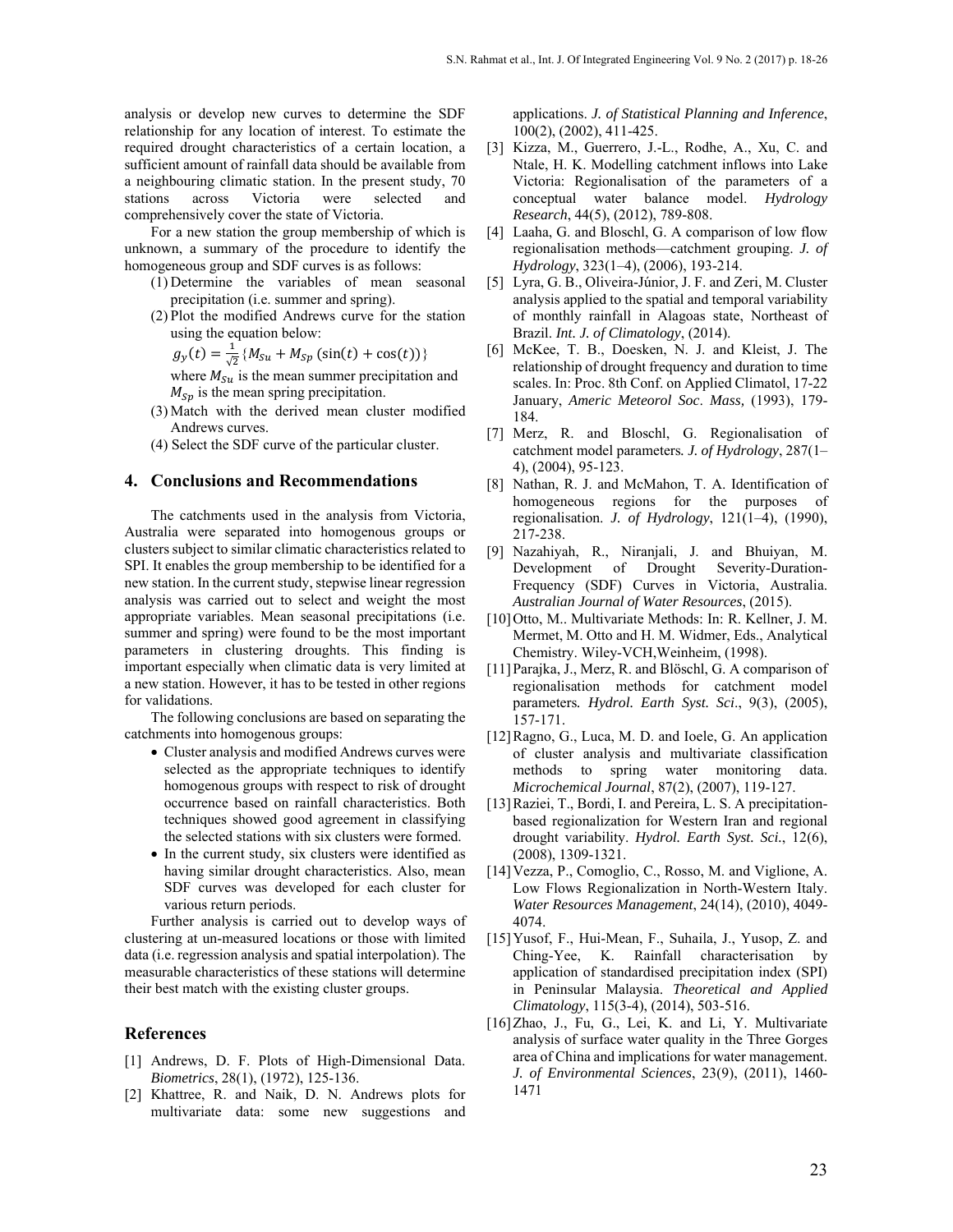- [17]Chiew, F., Vaze, J., Viney, N., Jordan, P., Perraud, J.- M., Zhang, L., Teng, J., Young, W., Penaarancibia, J., Morden, R., Freebairn, A., Austin, J., Hill, P., Wiesenfeld, C. and Murphy, R. Rainfall-runoff modelling across the Murray-Darling Basin. A report to the Australian Government from the CSIRO *Murray-Darling Basin Sustainable Yields Project*. CSIRO, Australia: (2008), 66.
- [18]Boughton, W. and Chiew, F. (2008). Estimating runoff inungauged catchments from rainfall, PET and the AWBM model Griffith University, Brisbane, Australia.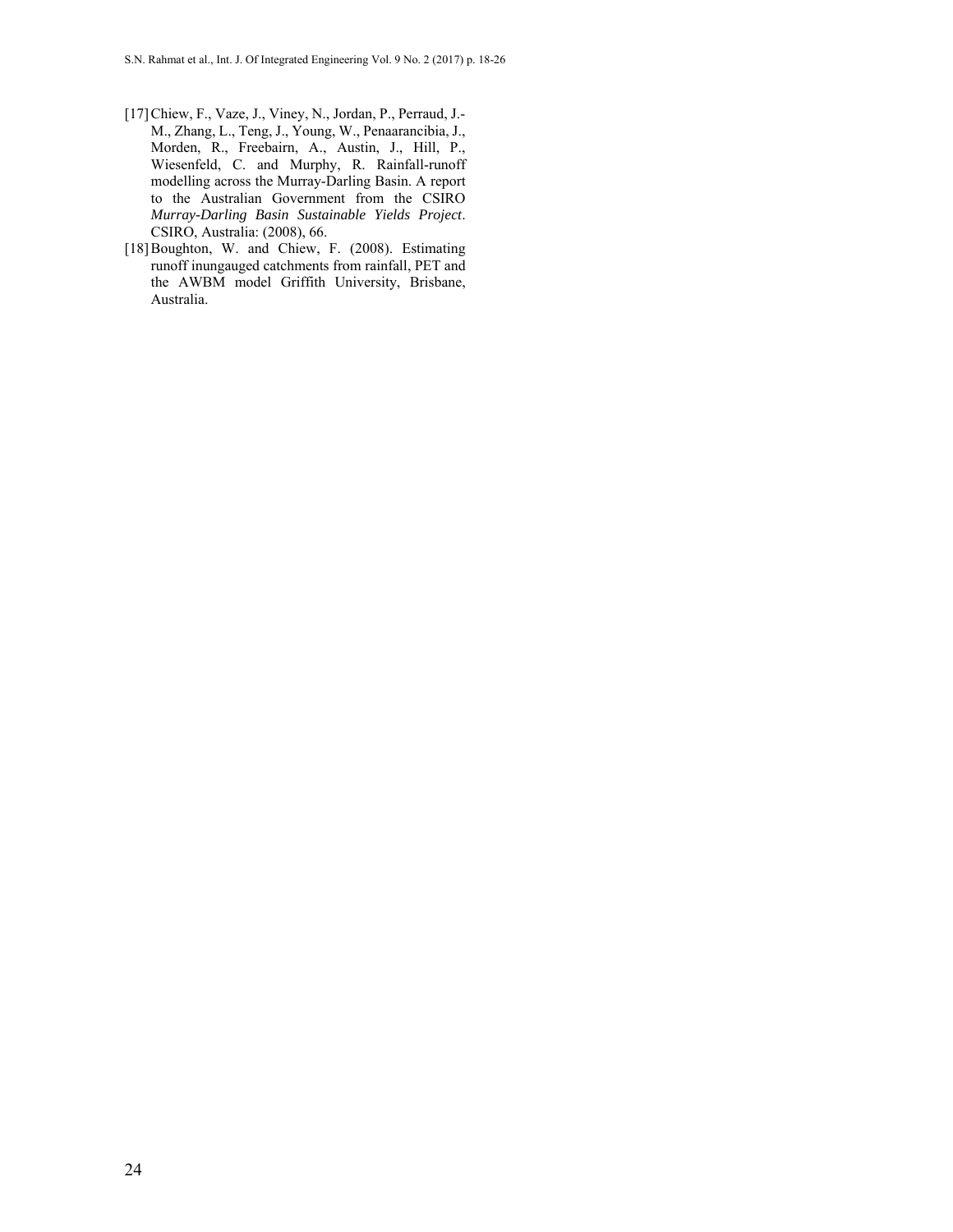

Appendix 1 Modified Andrews curves for all clusters after refinement